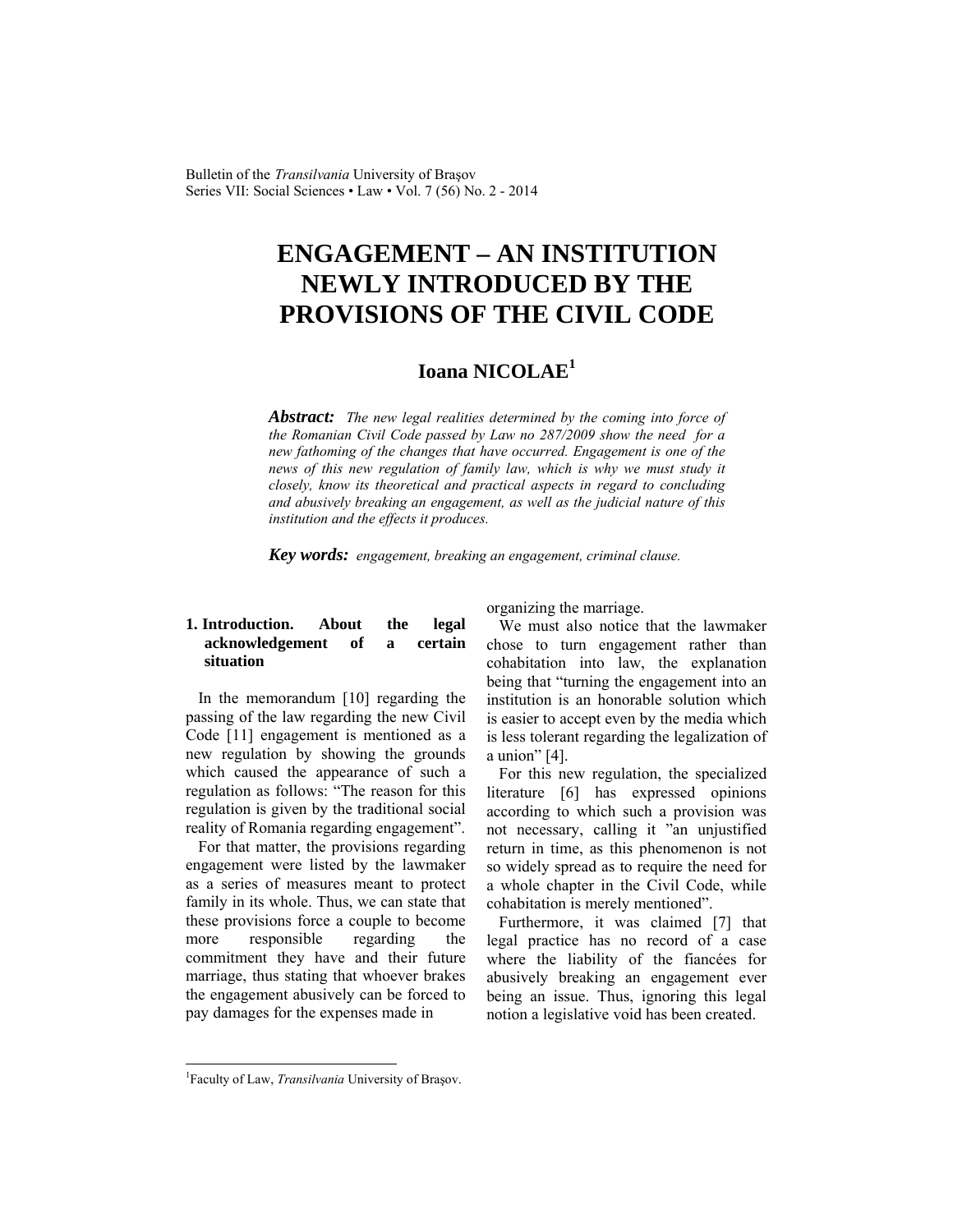According to other opinions [1] engagement was mentioned in older regulations – the Calimach, Caragea and Donici Codes but it was no longer introduced in the 1864 Civil Code and the Family Code "based on the wish of allowing more consistency to matrimonial freedom".

Thus, "a person declaring themselves engaged was more a choice of tradition, the mutual will of future spouses to establish an intermediary situation between the single and the married person, without it producing any legal effect" [8].

Without a doubt, before the new Civil Code, engagement was considered to be a civil legal act and it was generally accepted [8] that it can cause one of the two actions: an action for the restitution of gifts made for the engagement and an action for awarding damages for covering expenses made for celebrating the engagement.

In the light of the new law "engagement can reveal its potential only in case the marriage fails, as it implies a obligation to return all engagement gifts as well as those made for marriage even when the breaking of an engagement is abusive and provoked by one of the parties; there is also an obligation to pay damages for expenses made for marriage as well as any other expenses caused by marriage" [4].

On a European level, the relation between fiancées is acknowledged and legally protected.

Thus, the European Court for Human Rights has ruled, in the case Wakefield versus the United Kingdom [5] that the relationship between an inmate in his fiancée is considered "private life", thus being protected by article 8 of the European Convention for Human Rights and forcing the authorities to allow inmates to have relationships with people outside of jail in order to ease their reinsertion in society.

In the same way, in the case Johnson and others versus Ireland [5] the court ruled that the notion of "family" as mentioned in article 8 of The European Convention for Human Rights is not limited to relationships based on marriage, as it can involve other *de facto* "family" connections, when the parties live together outside marriage.

#### **2. Engagement – a part of the promise "to contract" [9]**

Before analyzing the legal definition of engagement, we will identify the legal regulation of this matter, thus stating the provisions of articles 226-270 of the Civil Code, articles placed in the second book, called "About family", the Second Title, "Marriage", The First Chapter, "Engagement".

Article 24 of Law no 71/2011 stated that ..the provisions regarding engagement are to be applied only if it was concluded after the coming into force of the Civil Code".

Thus, engagement was legally defined by article 266 first alignment of the Civil Code *"as the mutual promise to enter into marriage".* 

From this perspective, that of a pre contract phase which creates obligations, engagement was included [9] in the category of promises "to contract" having the legal regime of family law.

Hence, the scholarly literature [9] lists engagement along with other promises to conclude a legal act, like: the promise to sell or buy, the promise to rent, the promise to borrow.

It was also mentioned [9] that "to promise" means "to address another subject of law and legally commit to that person", "to achieve an agreement meant to produce legal effects, thus, being practically a contract".

By applying all those mentioned above to the provisions of engagement, we must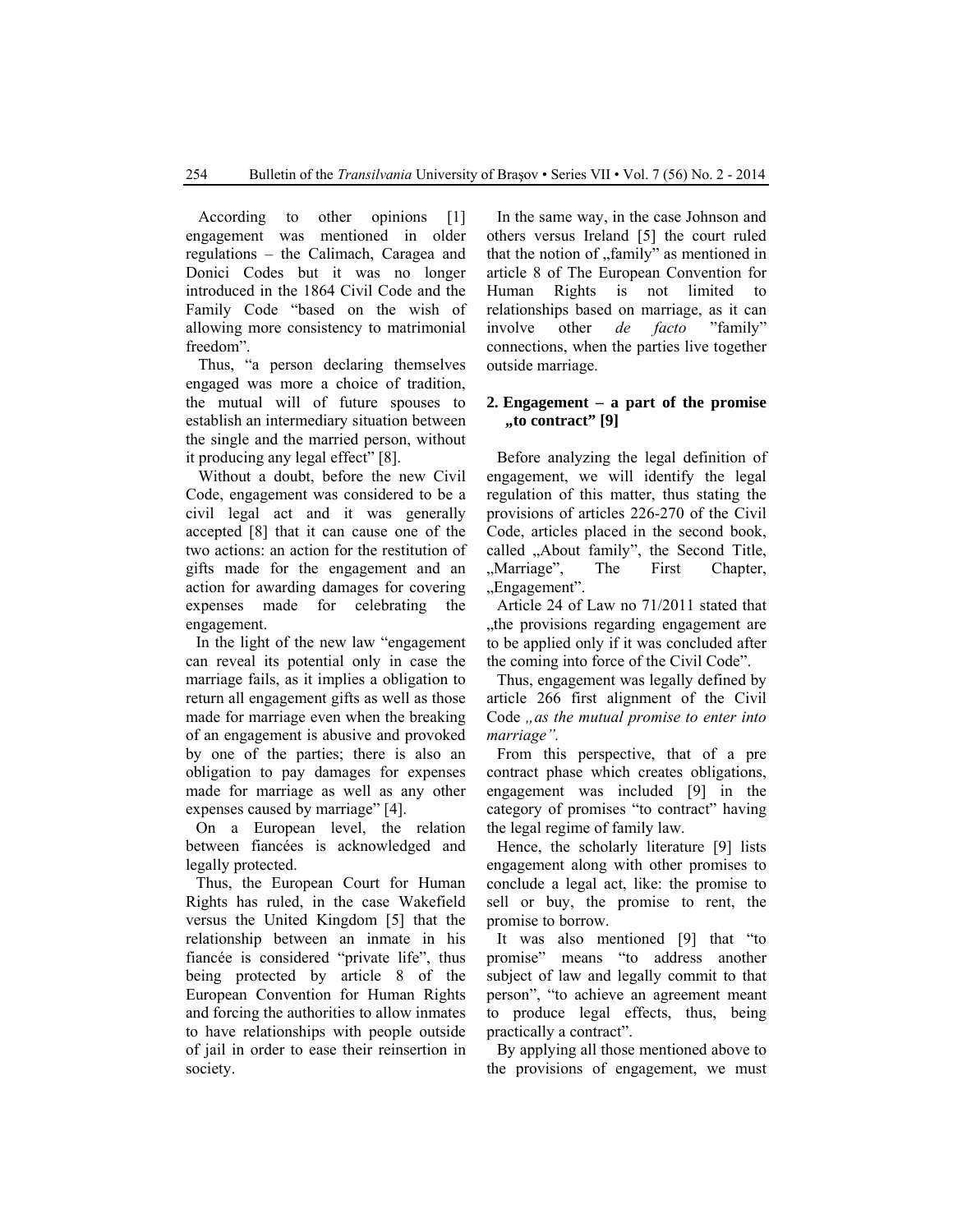agree to the point of view [8] according to which , although engagement is a pre marriage stage and the rights and obligations of the fiancées are those established by their mutual will, engagement is still considered to be a duty of honor".

#### **3. The theoretical debate on the legal nature of engagement**

We will begin by indicating the features which are not subject to debate – the legal characteristics [5] of this institution: -engagement is a union between two people;

- -engagement is concluded between a man and a woman;
- -engagement is an act of free will;
- -engagement is consensual;
- -engagement is concluded until entering into marriage;
- -engagement is based on equality of rights and obligations of the engaged persons;
- -engagement is concluded with the purpose of entering into marriage.

The debate regarding the legal nature of engagement pertains to these two important theses:

- engagement as a legal act;
- engagement as a contract.

The controversy regarding the legal nature of engagement starts from the fact that "its particularities do not match the classic theory of the civil legal act in some aspects, especially since concluding an engagement produces no legal effects, as entering into marriage is not mandatory for either of the partners" [6].

 Furthermore, this proves to be a controversial legal institution by implying an agreement of the participant's will thus calling for the application of the law of contracts, on the one hand; on the other hand, it is rather difficult to accept that engagement might have the same legal

force as a contract, as it is not compatible with the matrimonial freedom of the partners [1].

 The principle of matrimonial freedom determined the lawmaker to pass regulations which state that entering into marriage is not considered a moral duty as engagement provides no right to file complaints in case it is broken […]; or, in other words, "no enforcement measures can be taken in order to execute this promise" [9].

 Given all these, there are several Romanian authors[4] who state that engagement should still be considered a legal act; these authors base their opinions on the fact that "mutual promise to enter into marriage is by definition, an agreement between the partners' will, which excludes it from the category of legal acts", but also on a legal ground – that of article 226 second alignment of the Civil Code which states that several conditions must be met in order for the engagement to be valid; this is a specific feature of legal acts and not legal facts.

 If we were to accept that engagement is a legal act, the main consequence would be that engagement will be considered void if not concluded by respecting certain conditions established for entering into marriage – according to the provisions of annulment of marriage, articles 293 and 294 of the Civil Code, the provisions regarding consent for marriage and marriage between people of opposite sex (article 271 of the Civil Code), matrimonial age (article 272 of the Civil Code), the single person's status (article 273 of the Civil Code), the prohibition of any relations between relatives forbidden by law (article 274 of the Civil Code), the forbidding of marriage between a legal guardian and a minor placed in his care (article 275 of the Civil Code), as well as the lack of any mental disorder (article 276 of the Civil Code)" [3].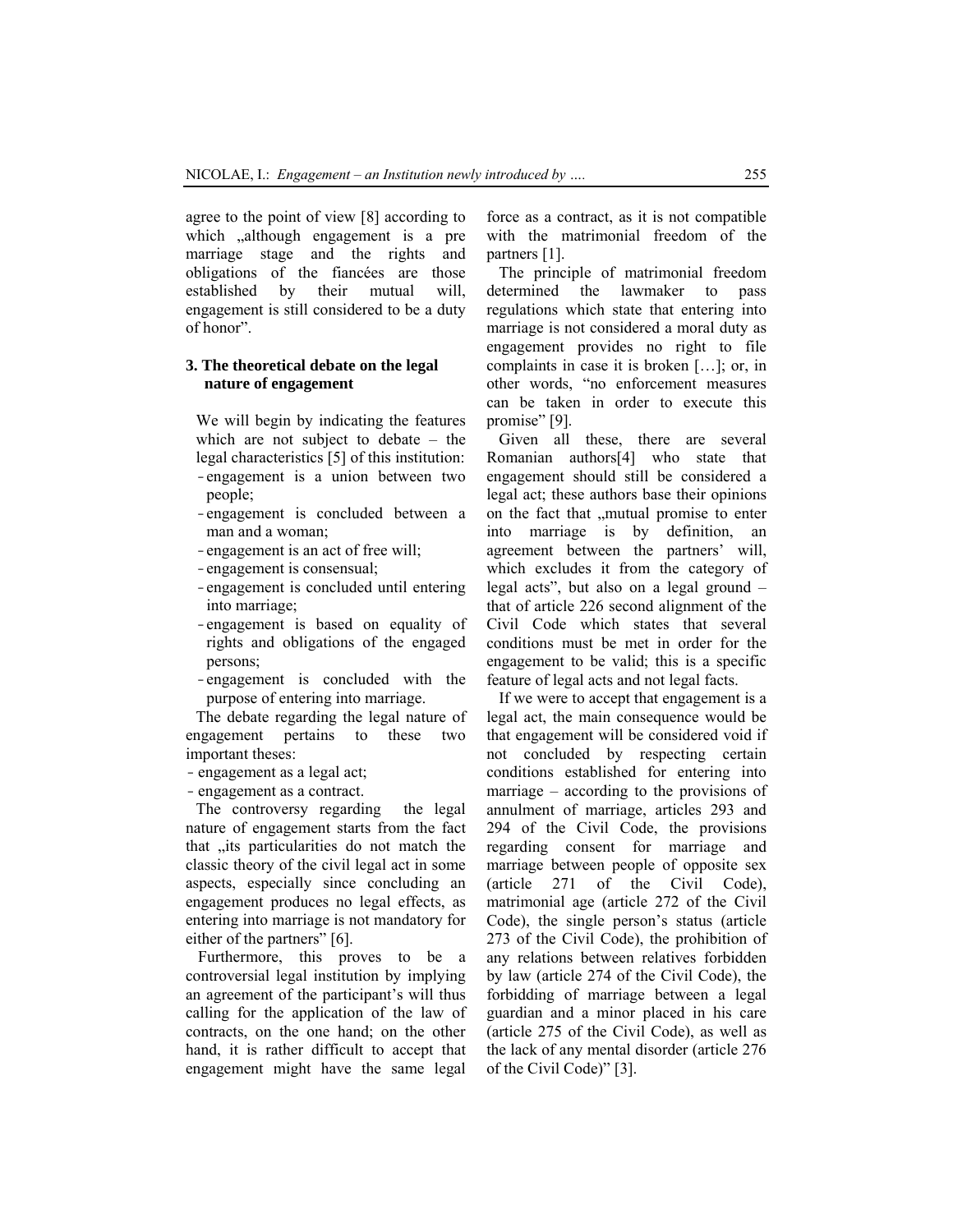On the other hand, even these authors admit [4] that "engagement has certain specifics which makes it difficult to find any resemblance to the classic theory of the civil legal act", thus "concluding an engagement does not provide a certain legal status, with personal or patrimonial rights and duties which can be capitalized on".

Seeing these aspects, the authors [2] further explain their opinion by pointing out that engagement is a legal act which does not imply the mandatory obligation of entering into marriage but merely an obligation of being loyal and establishing a relationship which will end up in marriage. Nonetheless, we can discuss [6] the existence of a negative obligation for the fiancées, that of abstaining from abusively breaking the engagement.

We chose to rally behind the theory that engagement is a legal fact and we believe that the obligation to pay damages is stated for the ex fiancée who is guilty of the abusive breaking of an engagement. We feel that this is a criminal obligation rather than a contractual one based on the legal act of engagement.

## **4. Validity conditions for the engagement**

Article 266 second alignment of the Civil Code states that: "the provisions regarding the conditions for entering into marriage are to be applied accordingly, except for the medical authorization and the authorization from the tutelage authority".

The conditions to be met for entering into marriage are stated in Section I (articles 271-277) of Chapter II entitled "Entering into marriage".

These conditions are: consent for marriage, matrimonial age, prohibition of bigamy, prohibition of marriage between relatives, prohibition of marriage between the guardian and the minor, prohibition of marriage for the people suffering from any kind of mental disorder and prohibition of marriage between people of the same sex.

As a result, specialized literature [2] listed the following prerequisites to be met when entering into marriage:

- personal and freely expressed consent of two people of different gender;

- minimum age of 18 years both for men and women (article 272 first alignment of the Civil Code); we should mention that, for serious reasons, the minor, man or woman, who is at least 16 years of age can get engaged with consent from parents, legal guardian or tutelage authority, according to the provisions of article 272 alignments 2-5 of the Civil Code.

In case consent from the parents or the guardian can't be provided, it is thought [8] that the tutelage authority from the minor's residence can decide on this matter, considering, of course, the best interest of the minor, according to the provisions of article 272, second alignment, second thesis. We must also state that in case the minor gets engaged, no medical or tutelage authorization is required.

The lack of any impediments such as: bigamy (article 273 Civil Code), marriage between relatives (article 274 Civil Code), marriage between a guardian and a minor (article 275 Civil Code), mental disorder (article 276 Civil Code), the assimilation of any form of cohabitation with marriage (article 277 Civil Code).

In regard to formal conditions, article 266 third alignment of the Civil Code states that "entering an engagement has no specific required form" thus it can be proved with any means of probation.

 It is a consensual act in comparison to the solemn act of marriage.

Other opinions were expressed [6] claiming that nothing prevents the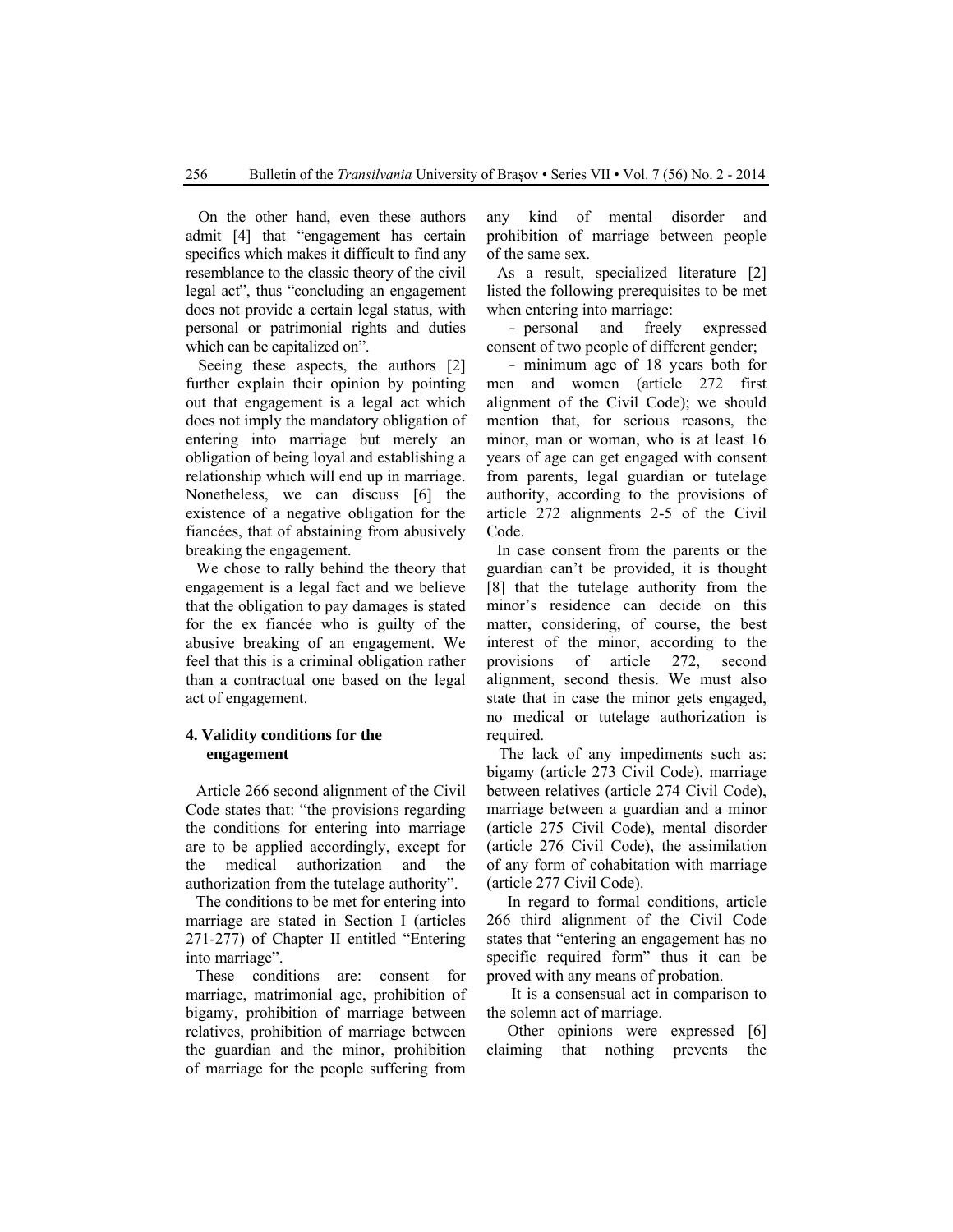engagement to be made in an authenticated form, if the parties wish to do so.

If engagement is concluded in a written form, the judicial doctrine [8] notes that it can contain clauses regarding the date and place of marriage, the material contribution of each party to the marriage, clauses regarding the breaking of the engagement, the restitution of goods, damages requested by the party who suffers a sudden and abusive breaking of the engagement.

## **5. The effects of engagement. Practical issues emerging from the breaking of an engagement**

When discussing the effects of engagement, Romanian legal advisors [4] refer to the "postum" character of these effects and the liability in case of an abusive breaking of an engagement.

An interesting description of the effects caused by the breaking of the engagement is expressed in the specialized literature [7] which states that in certain conditions, the engagement can be proof that there was cohabitation between the two parties, thus a solid ground for the paternity assumption for the child born outside of marriage.

First of all, the examination of the effects of marriage must start from the provisions of article 266 fourth alignment: "entering into marriage is not conditioned by the conclusion of an engagement", thus engagement is a choice of the parties, not an obligation.

Given the principle of the matrimonial freedom of both parties, the lawmaker stated in article 267 first alignment of the Civil Code that: "the fiancée who breaks the engagement can't be forced to enter into marriage"; the second alignment states that a criminal clause for breaking the engagement is considered to be unwritten", the legal meaning being that at the time of engagement, awards or damages can't be established in advance for the person who breaks the engagement.

Also, there is no special form required for breaking an engagement, thus it can be proved by any means of probation available (article 267 third alignment of the Civil Code).

Romanian scholarly literature seems to support this line of thinking [2] by mentioning that "breaking an engagement is not illegal, it is an expression of the person's fundamental right and freedom to enter into marriage, expressed in its negative form: the right of not entering into marriage. But even this right can't be exercised abusively as it will entitle the other party to receive damages".

We are about to distinguish [4] between the consensual breaking of a marriage, a consensual breaking of an engagement, the unilateral breaking by causes which are not to blame on the party who breaks the engagement, the breaking of an engagement by one of the parties or the abusive breaking of an engagement, as it is regulated by law.

The classification listed above is useful in distinguishing the effects produced by each specific case. We must mention that these effects are of patrimonial nature and consist of returning gifts received for the engagement and damages paid for the abusive breaking of an engagement.

In regard to the first patrimonial effect – that of returning gifts, article 268 first alignment of the Civil Code states that "all gifts the parties received for their engagement, for marriage or during the engagement, except for ordinary gifts, are to be returned"

By interpreting this text, the doctrine [5] shows that returning gifts is conditioned by the following requirements:

– the engagement must cease as a result of both parties or just one party expressing their will, thus caused by reasons which depend on the fiancée's will;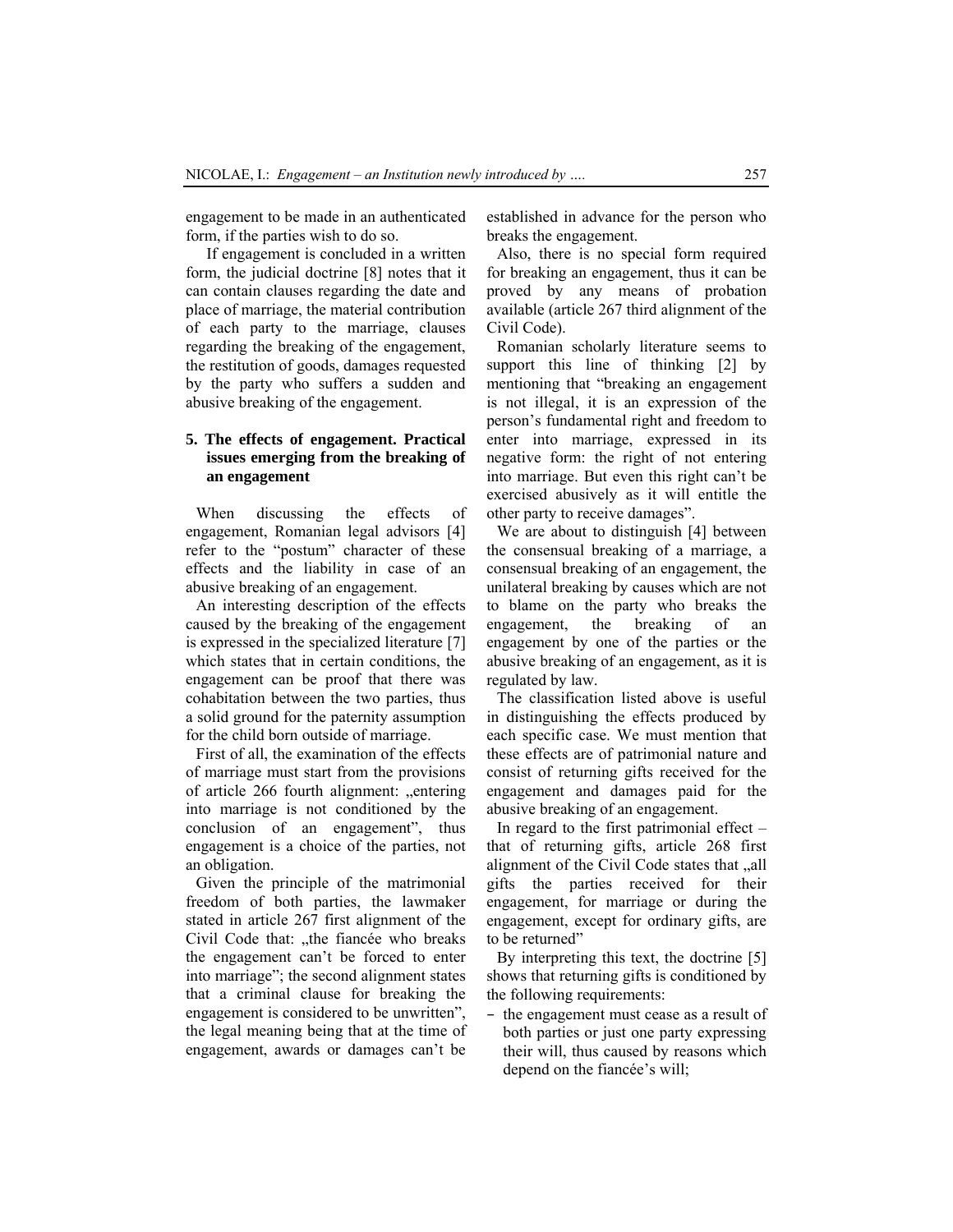- the fiancées received gifts on the occasion of celebrating the engagement, or during the engagement, but for their marriage;
- these gifts are not considered ordinary gifts.

We must note, that in accordance with the above listed provision, the lawmaker does not state that there should be an abuse in order for the gifts to be retuned; thus the restitution will occur regardless of what the reason was for the breaking of the engagement and regardless of the party who initiated the breaking of the engagement [6].

The previous regulation also stated that  $[8]$  , if the engagement is broken, the gifts of reduced value were considered ordinary gifts and were not to be returned, but if there were gifts of significant value, made to celebrate the engagement and future marriage, these were subject to restitution according to the provision of article 1017 of the old Civil Code, as marriage was assimilated to a suspensive condition, upon which the validity of the gifts made during the engagement depended".

According to the provisions of article 268 second alignment "gifts are returned in nature of if this is no longer possible, they will be returned by considering the amount of enrichment that they had produced".

This regulation listed the following comment [7] according to which "restitution in equal amount must not be limited to the extent of the enrichment of the patrimony of one of the parties as it would have been equitable to return the full value of the goods which is impossible to return.

This is based on the fact that in both situations (losing or selling) the responsible fiancée will be guilty of neglect and ingratitude for selling a gift received from the other party".

According to the provisions of article 268 third alignment of the Civil Code "the obligation for restitution does not exist if the engagement stopped because of the death of one of the parties" – a normal solution given that the engagement becomes void.

By absorbing those stated by the French jurisprudence, an interesting opinion found in the Romanian specialized literature [7] mentions that "if death was provoked by a third party, accidental or intentional, the living fiancée is entitled to material damages consisting of the expenses made for marriage and moral damages for losing the chance he might have had after marriage, that of benefitting from the obligation to provide which would have been in the duty of his spouse".

For the abusive breaking of the engagement, the provisions of article 269- 270 of the Civil Code are relevant:

1) The party who breaks the engagement in an abusive manner can be forced to pay damages for the expenses made for marriage and for any other prejudices caused by the breaking of the engagement.

2) The party who intentionally determined the other party to break the engagement can be forced to pay damages under the conditions stated in the previous paragraph".

The criticism brought to this text of law [8] is that it does not provide objective references in order to help the judge to better understand what qualifies as abusive breaking of an engagement. Although there is not a rich judicial precedent in this area, doctrine makes up for this so called "legislative void".

Hence, in the opinion of some authors [8], the abusive breaking is "an unconformable behavior, sudden and illicit, based on a serious, reasonable and justified reason. These so-called reasons are abusive, because they do not show a real intention of one of the fiancées to get married and such a behavior should be sanctioned".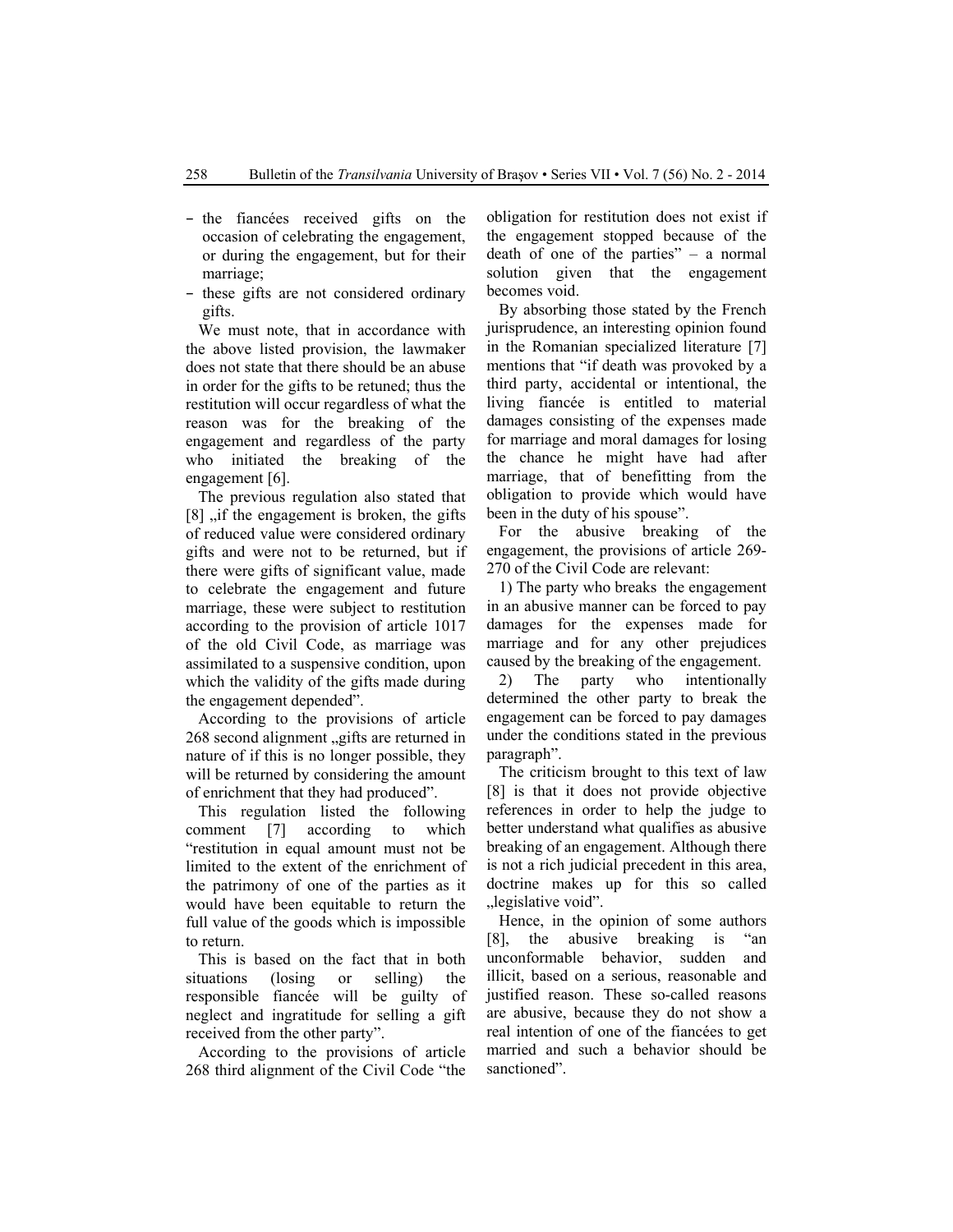As an example, we will mention the breaking of the engagement shortly after concluding it as this situation raises questions regarding the reliability of the person who breaks his commitment so soon after concluding it.

Also, we can qualify as abusive the breaking of an engagement shortly before the date established for marriage, after a cohabitation of the parties for an extensive amount of time, after all necessary preparations for the marriage had taken place and all the expenses had been made for the wedding and after all the necessary documents had been filed [5].

We consider that, in general, establishing the abusive character of an unilateral breaking of an engagement is a matter of fact [1] on which the court will rule, keeping in mind the specifics of each case.

The court can rule on repairing both the moral and material prejudice.

In regard to the expenses, doctrine [8] listed some of them as an example: booking the event location, printing out invitations, ordering the menu and so on.

It is very important to keep in mind that, according to the provisions of article 270 of the Civil Code, the motion for the restitution of the gifts that the fiancées received for the engagement or during it or for their marriage, must be filed within a year from the date the engagement was broken.

This date can be proved with any means of probation available.

The reason [6] for such a short term for filing the motion is that the lawmaker considered a year to be the reasonable amount of time for the facts to still be "fresh" in the minds of those involved, who can testify to the brutal, sudden and abusive breaking of an engagement.

#### **6. Conclusions**

Engagement is part of the traditional realities of the Romanian people and, although the old Family Code did not regulate this matter, any litigation was solved by interpreting and applying provisions regarding the legal act and criminal liability.

The new lawmaker wanted to clarify these aspects, and introduced solutions suggested by scholarly literature and confirmed by jurisprudence regarding the practical issues of engagement.

To synthesize, the new regulation refers to: - background conditions for entering into marriage which are to be applied in case of engagement, except for the medical and tutelage authority authorization; in regard to the formal conditions, there is no specific formality, as engagement can be proved by any means available;

- it is important to keep in mind the fact that entering into marriage is not conditioned by the conclusion of an engagement, as engagement can't force the parties to enter into marriage; thus, engagement is discretionary;

- at the same time, breaking an engagement requires no formality and can be proven by any means available; if the engagement is broken, the gifts received by the fiancées for celebrating the engagement or during it or for celebrating their marriage will be returned, except for ordinary gifts;

- the party who abusively breaks the engagement can be forced to pay damages for the expenses made for the marriage. Also, the party who had intently determined the other party to break the engagement, can be forced to pay damages;

- the legal nature of liability in this case is that of civil liability and the right to file a complaint for repairing the prejudice caused by breaking the